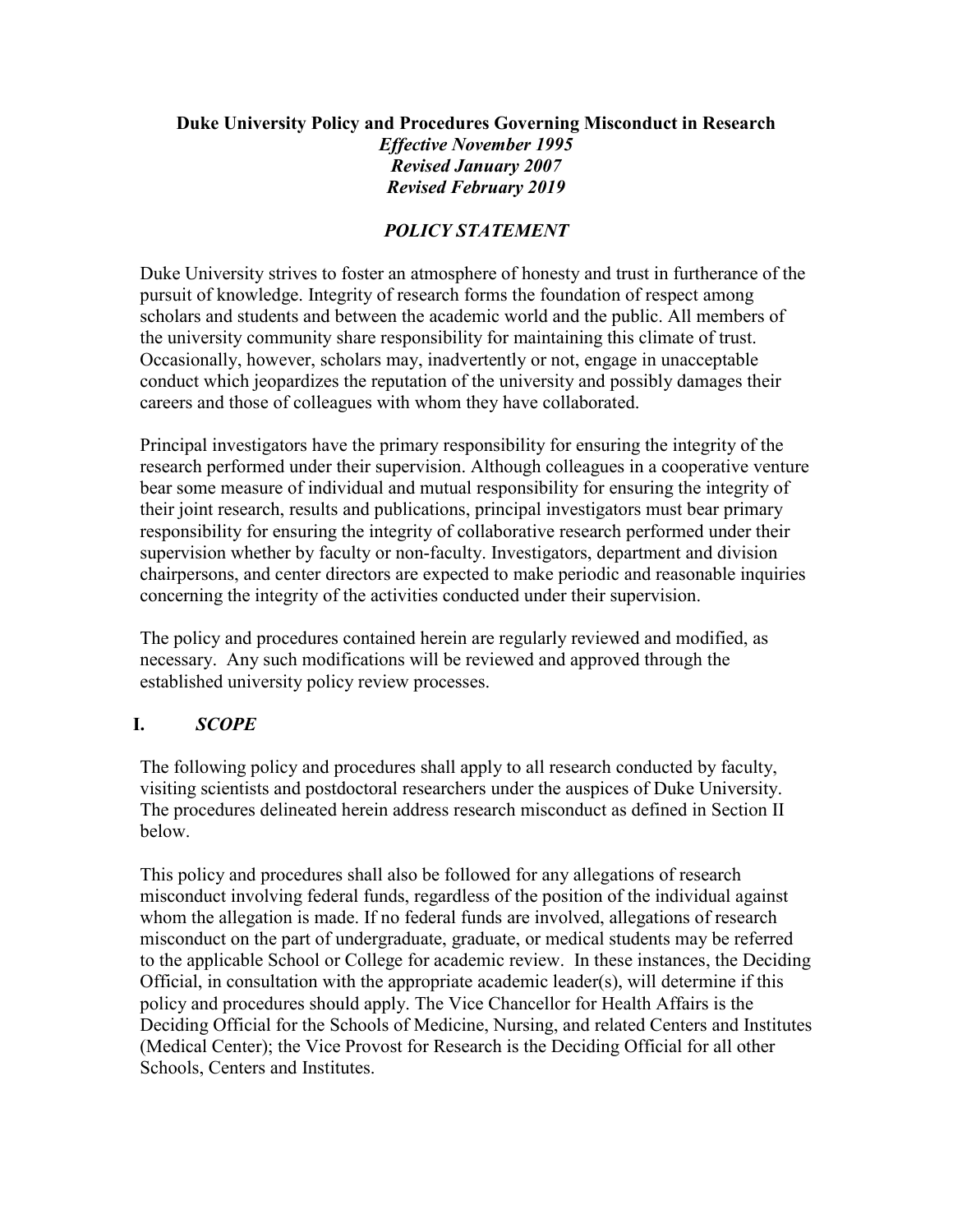Similarly, in the absence of federal funding, allegations of research misconduct on the part of staff not holding a research or teaching appointment may be referred for administrative review in accordance with the Staff Handbook. The Deciding Official will determine if this policy should apply.

# *II. KEY DEFINITIONS AND CONCEPTS*

A. **Allegation** means a disclosure of possible research misconduct through any means of communication to a university official.

B. **Burden of Proof** means that the university has the burden of proof for making a finding of research misconduct. The Respondent has the burden of proof for any affirmative defenses raised, which includes honest error or differences of opinion.

C. **Committee Member** means any individual serving on the Standing Committee on Misconduct in Research or the Investigative Committee.

D. **Confidentiality** means that all those participating or involved in Research Misconduct Proceedings shall not disclose any information regarding the allegations, the proceedings, or the identity of the individuals involved in the proceeding except as necessary to the proper discharge of their employment responsibilities or as required by law.

E. **Deciding Official** means the Vice Chancellor for Health Affairs for the Schools of Medicine, Nursing, and related Centers and Institutes (Medical Center); and the Vice Provost for Research for all other Schools, Centers and Institutes.

F. **Complainant** means an individual or entity who makes an allegation of research misconduct.

G. **Conflict of Interest** means unresolved personal, professional, or financial conflicts of interest with the [Complainant,](https://www.law.cornell.edu/definitions/index.php?width=840&height=800&iframe=true&def_id=2ef700841e8563dbc3951f586c0f85ff&term_occur=1&term_src=Title:42:Chapter:I:Subchapter:H:Part:93:Subpart:C:Subjgrp:29:93.304) [Respondent,](https://www.law.cornell.edu/definitions/index.php?width=840&height=800&iframe=true&def_id=3819c56eadbf9ea9d044c04d1e9dc51d&term_occur=1&term_src=Title:42:Chapter:I:Subchapter:H:Part:93:Subpart:C:Subjgrp:29:93.304) or witnesses which may compromise, or appear to compromise an individual's decisions.

H. **Evidence** means any document, tangible item, or testimony offered or obtained during a research misconduct proceeding that tends to prove or disprove the existence of an alleged fact. The destruction, absence of, or [Respondent's](https://www.law.cornell.edu/definitions/index.php?width=840&height=800&iframe=true&def_id=3819c56eadbf9ea9d044c04d1e9dc51d&term_occur=1&term_src=Title:42:Chapter:I:Subchapter:H:Part:93:Subpart:A:93.106) failure to provide [research](https://www.law.cornell.edu/definitions/index.php?width=840&height=800&iframe=true&def_id=bb681964e62cb28ae6c2117e718417f9&term_occur=1&term_src=Title:42:Chapter:I:Subchapter:H:Part:93:Subpart:A:93.106)  [records](https://www.law.cornell.edu/definitions/index.php?width=840&height=800&iframe=true&def_id=bb681964e62cb28ae6c2117e718417f9&term_occur=1&term_src=Title:42:Chapter:I:Subchapter:H:Part:93:Subpart:A:93.106) adequately documenting the questioned [research](https://www.law.cornell.edu/definitions/index.php?width=840&height=800&iframe=true&def_id=8705bf38d7bec3d13ee2a9944eb17122&term_occur=1&term_src=Title:42:Chapter:I:Subchapter:H:Part:93:Subpart:A:93.106) is [evidence](https://www.law.cornell.edu/definitions/index.php?width=840&height=800&iframe=true&def_id=3a41da0511144eb289a65f1fa7616c47&term_occur=1&term_src=Title:42:Chapter:I:Subchapter:H:Part:93:Subpart:A:93.106) of [research](https://www.law.cornell.edu/definitions/index.php?width=840&height=800&iframe=true&def_id=1d41ddcb9a1851a1f7e02b51666a2134&term_occur=2&term_src=Title:42:Chapter:I:Subchapter:H:Part:93:Subpart:A:93.106)  [misconduct](https://www.law.cornell.edu/definitions/index.php?width=840&height=800&iframe=true&def_id=1d41ddcb9a1851a1f7e02b51666a2134&term_occur=2&term_src=Title:42:Chapter:I:Subchapter:H:Part:93:Subpart:A:93.106) where it is established by a [preponderance of the evidence](https://www.law.cornell.edu/definitions/index.php?width=840&height=800&iframe=true&def_id=40a84721bed72242b4bb66f7b2a2c0e2&term_occur=2&term_src=Title:42:Chapter:I:Subchapter:H:Part:93:Subpart:A:93.106) that the [Respondent](https://www.law.cornell.edu/definitions/index.php?width=840&height=800&iframe=true&def_id=3819c56eadbf9ea9d044c04d1e9dc51d&term_occur=2&term_src=Title:42:Chapter:I:Subchapter:H:Part:93:Subpart:A:93.106) intentionally, knowingly, or recklessly had [research records](https://www.law.cornell.edu/definitions/index.php?width=840&height=800&iframe=true&def_id=bb681964e62cb28ae6c2117e718417f9&term_occur=2&term_src=Title:42:Chapter:I:Subchapter:H:Part:93:Subpart:A:93.106) and destroyed them, had the opportunity to maintain the records but did not do so, or maintained the records and failed to produce them in a timely manner and that the [Respondent's](https://www.law.cornell.edu/definitions/index.php?width=840&height=800&iframe=true&def_id=3819c56eadbf9ea9d044c04d1e9dc51d&term_occur=3&term_src=Title:42:Chapter:I:Subchapter:H:Part:93:Subpart:A:93.106) conduct constitutes a significant departure from accepted practices of the relevant [research](https://www.law.cornell.edu/definitions/index.php?width=840&height=800&iframe=true&def_id=8705bf38d7bec3d13ee2a9944eb17122&term_occur=2&term_src=Title:42:Chapter:I:Subchapter:H:Part:93:Subpart:A:93.106) community.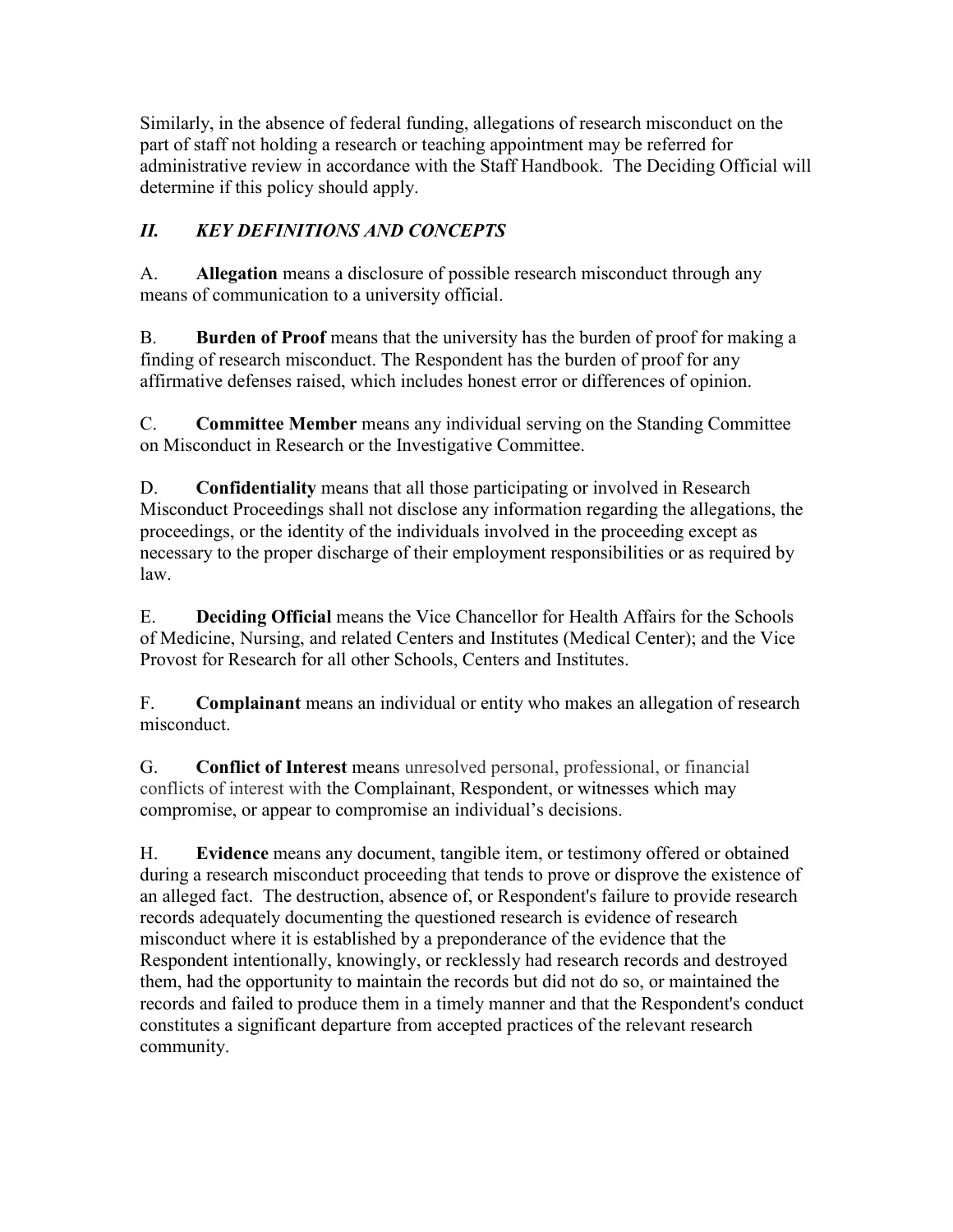I. **Good Faith** as applied to a [Complainant](https://www.law.cornell.edu/definitions/index.php?width=840&height=800&iframe=true&def_id=2ef700841e8563dbc3951f586c0f85ff&term_occur=1&term_src=Title:42:Chapter:I:Subchapter:H:Part:93:Subpart:B:93.210) or witness, means having a belief in the truth of one's [allegation](https://www.law.cornell.edu/definitions/index.php?width=840&height=800&iframe=true&def_id=f7b7c6950fea837b1de73758d393be01&term_occur=1&term_src=Title:42:Chapter:I:Subchapter:H:Part:93:Subpart:B:93.210) or testimony that a reasonable [person](https://www.law.cornell.edu/definitions/index.php?width=840&height=800&iframe=true&def_id=5d8e42e7c20c0b706512f01397552b9a&term_occur=1&term_src=Title:42:Chapter:I:Subchapter:H:Part:93:Subpart:B:93.210) in the [Complainant'](https://www.law.cornell.edu/definitions/index.php?width=840&height=800&iframe=true&def_id=2ef700841e8563dbc3951f586c0f85ff&term_occur=3&term_src=Title:42:Chapter:I:Subchapter:H:Part:93:Subpart:B:93.210)s or witness's position could have based on the information known to the [Complainant](https://www.law.cornell.edu/definitions/index.php?width=840&height=800&iframe=true&def_id=2ef700841e8563dbc3951f586c0f85ff&term_occur=2&term_src=Title:42:Chapter:I:Subchapter:H:Part:93:Subpart:B:93.210) or witness at the time. An [allegation](https://www.law.cornell.edu/definitions/index.php?width=840&height=800&iframe=true&def_id=f7b7c6950fea837b1de73758d393be01&term_occur=2&term_src=Title:42:Chapter:I:Subchapter:H:Part:93:Subpart:B:93.210) or cooperation with a [research misconduct proceeding](https://www.law.cornell.edu/definitions/index.php?width=840&height=800&iframe=true&def_id=06cdbebf3f0b63637450812e8fc2d1e3&term_occur=1&term_src=Title:42:Chapter:I:Subchapter:H:Part:93:Subpart:B:93.210) is not in [good faith](https://www.law.cornell.edu/definitions/index.php?width=840&height=800&iframe=true&def_id=45f7082d33aa0a432811709167d3a6f0&term_occur=2&term_src=Title:42:Chapter:I:Subchapter:H:Part:93:Subpart:B:93.210) if made with knowing or reckless disregard for information that would negate the [allegation](https://www.law.cornell.edu/definitions/index.php?width=840&height=800&iframe=true&def_id=f7b7c6950fea837b1de73758d393be01&term_occur=3&term_src=Title:42:Chapter:I:Subchapter:H:Part:93:Subpart:B:93.210) or testimony.

Good faith as applied to a committee member means cooperating with the research misconduct proceeding by carrying out the duties assigned impartially for the purpose of helping the university meet its responsibilities under this part. A committee member does not act in good faith if his/her acts or omissions on the committee are dishonest or influenced by personal, professional, or financial conflicts of interest with those involved in the research misconduct proceeding.

J. **Inquiry** means preliminary information-gathering and preliminary fact-finding that meets the criteria and follows the procedures set forth in Section V of this Policy and applicable federal regulations and external sponsor requirements.

K. **Intentional** means a person acted with the intent that his/her action cause a certain result. In other words, the person undertakes his/her action either intending for, or hoping that, a certain result will follow.

L. **Investigation** means the formal development and examination of a factual record leading to (1) a recommendation not to make a finding of research misconduct or (2) a recommendation for a finding of research misconduct.

M. **Knowingly** means a person acted with awareness that his/her conduct would result in certain consequences. In other words, a person acts knowingly if aware that it is practically certain that his/her conduct will cause a specific result.

N. **Misconduct Review Officer ("MRO")** means the individual who is primarily responsible for the implementation of the policy and procedures herein, including but not limited to assessing allegations of research misconduct and determining when such allegations warrant inquiries and for overseeing inquiries and investigations. The responsibilities of the MRO may be delegated to another individual(s) as approved by the Deciding Official.

O. **Preponderance of the evidence** means proof by information that, compared with that opposing it, leads to the conclusion that the fact at issue is more probably true than not.

P. **Recklessly** means a person acted when he/she was aware of a substantial risk that a certain result will occur as a result of action. The risk must be substantial enough that the action represents a gross deviation from what a reasonable person would do.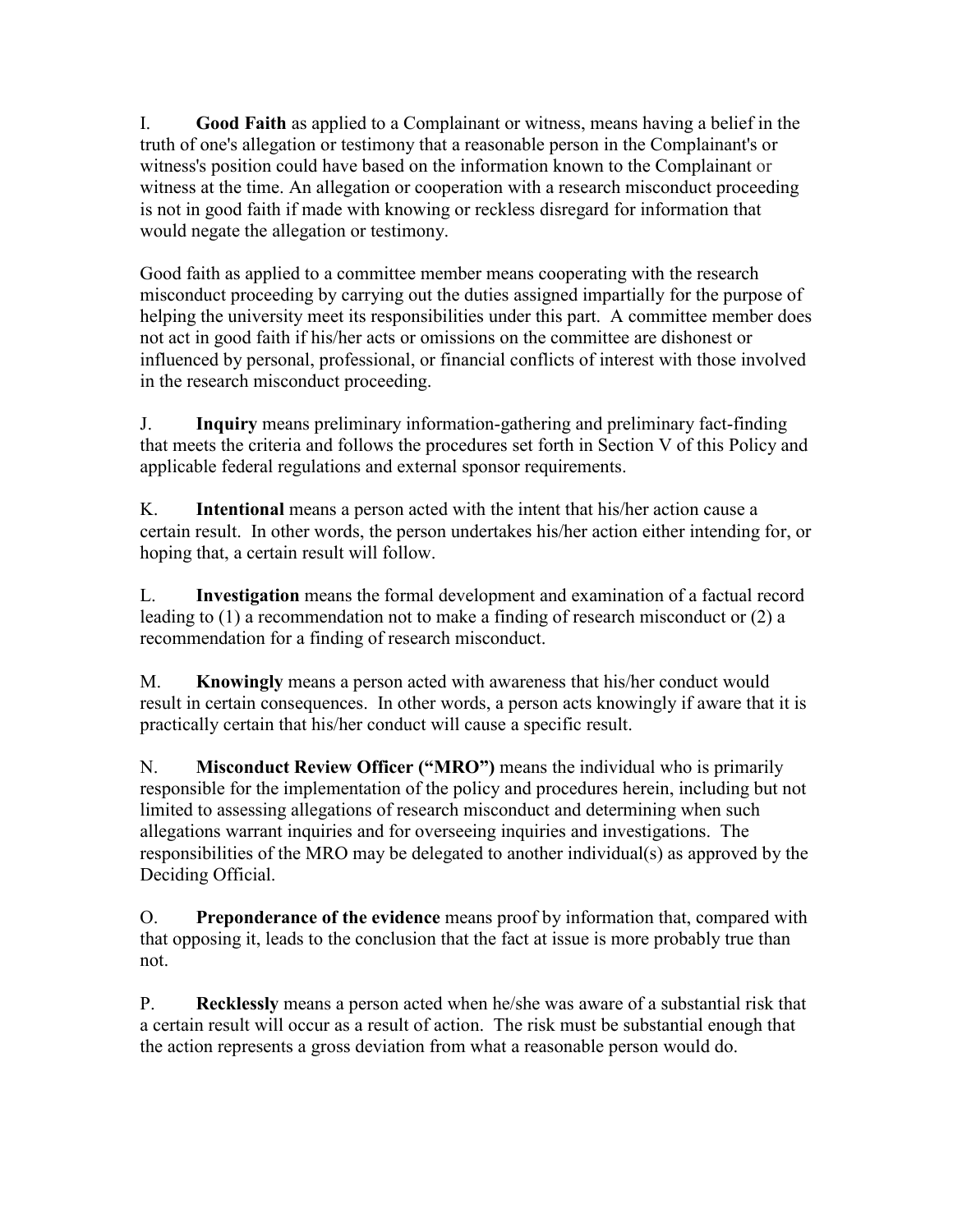Q. **Research** means a systematic experiment, study, evaluation or demonstration designed to develop or contribute to general knowledge (basic research) or specific knowledge (applied research) relating broadly to public health by establishing, discovering, developing, elucidating or confirming information about, or the underlying mechanism relating to, biological causes, functions or effects, diseases, treatments, or related matters to be studied. For purposes of this Policy, research includes all basic, applied, clinical, translational, and demonstration research in all academic and scholarly fields. Research fields include, but are not limited to, the arts, the sciences, liberal arts, applied sciences, social sciences, the professions and research involving human subjects and animals.

R. **Research Misconduct** means fabrication, falsification, or plagiarism in proposing, performing, or reviewing research, or in reporting research results. The definition does not include honest error or honest differences in interpretations or judgments of data.

- (i) **Fabrication** is making up data or results and recording or reporting them.
- (ii) **Falsification** is manipulating research materials, equipment or processes, or changing or omitting data or results such that the research is not accurately represented in the research record.
- (iii) **Plagiarism** is the appropriation of another person's ideas, processes, results, or words without giving appropriate credit.

### S. **Research Misconduct Finding** means that:

- (i) There was a significant departure from accepted practices of the relevant research community; and
- (ii) The research misconduct was committed intentionally, or knowingly or recklessly; and
- (iii) The allegation was proven by a preponderance of evidence.

T. **Research Misconduct Proceeding** means any action related to alleged research misconduct, including but not limited to, allegation assessments, inquiries, investigations and administrative appeals.

U. **Research Record** means any data, document, computer file, computer diskette, or any other written or non-written, electronic or hard-copy account or object that reasonably may be expected to provide evidence or information regarding the proposed, performed, reviewed or reported research that constitutes the subject of an allegation of research misconduct. A Research Record may include, but is not limited to, grant or contract applications, whether funded or unfunded; grant or contract progress and other reports; laboratory notebooks (physical and electronic), printed or electronic communication;; videos; photographs; films; slides; biologic materials; computer files and printouts; manuscripts and publications; equipment use logs; laboratory procurement records; animal facility records; human and animal subject protocols; consent forms; medical charts; patient research files; abstracts, theses, oral presentations, internal reports,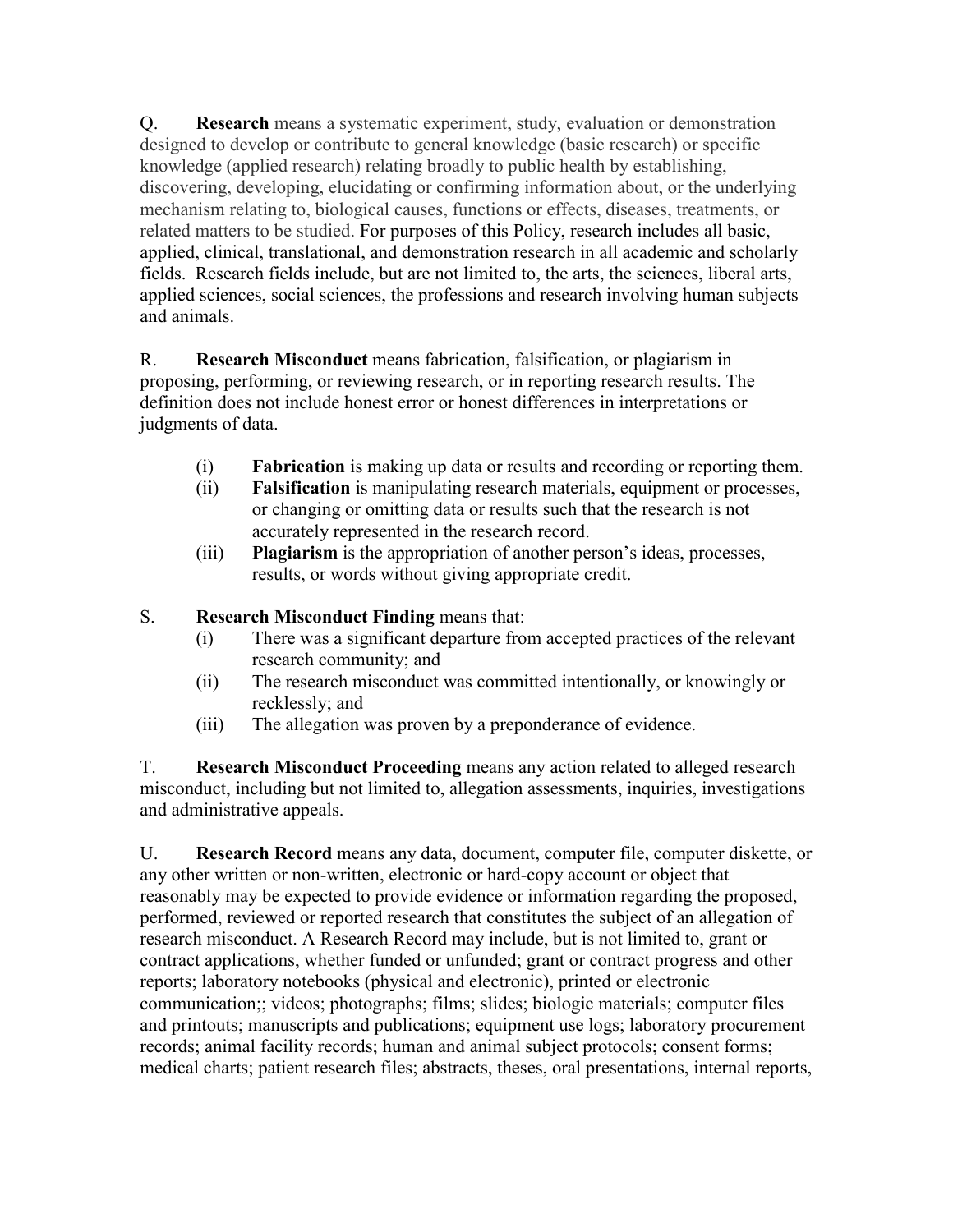and any documents and materials provided by or collected from a Respondent in the course of a research misconduct proceeding.

V. **Respondent** means the person(s) against whom an allegation of research misconduct is directed or who is the subject of a research misconduct proceeding.

W. **Retaliation** means an adverse action taken against a Complainant, witness or committee member by the university or one of its employees or affiliates in response to:

- (i) A good faith allegation of research misconduct; or
- (ii) Good faith cooperation with a research misconduct proceeding.

X. **Sequestration** means that the MRO will, in good faith, take all reasonable and practical steps necessary to obtain custody, inventory, and secure all original evidence (physical and electronic) relevant to the allegation including, but not limited to, research proposals, laboratory records, protocols, images, specimens, machines and equipment, abstracts, theses, presentations, journal articles and correspondence. Research records resulting from research awarded and conducted at Duke University are the property of Duke University, and employees cannot interfere with the university's right to access them.

All available materials relevant to the allegation shall be promptly provided to the MRO. Upon request and where appropriate copies of the sequestered evidence will be provided to the Respondent except for materials not amenable to copying or the Respondent will be given reasonable, supervised access to the sequestered evidence.

In addition to securing records under the control of the Respondent, the MRO may need to sequester records from other individuals, such as co-authors, collaborators, or Complainants. Where the research records or evidence encompass scientific instruments shared by a number of users, custody may be limited to copies of the data or evidence on such instruments, so long as those copies are substantially equivalent to the evidentiary value of the instruments.

Y. **Sponsoring Agency** means any federal agency or agencies supporting the research at issue, including federal agencies to which the Respondent(s) have applied seeking support. (Non-federal research sponsors will be provided access to committee reports and institutional findings as provided under the applicable sponsored research agreement).

Z. **Time Limitation** means that this Policy only applies to research misconduct occurring within six (6) years of the date an allegation of research misconduct is received by the university unless:

(i) The Respondent continues or renews any incident of alleged research misconduct that occurred before the six-year limitation through the citation, re-publication or other use for the potential benefit of the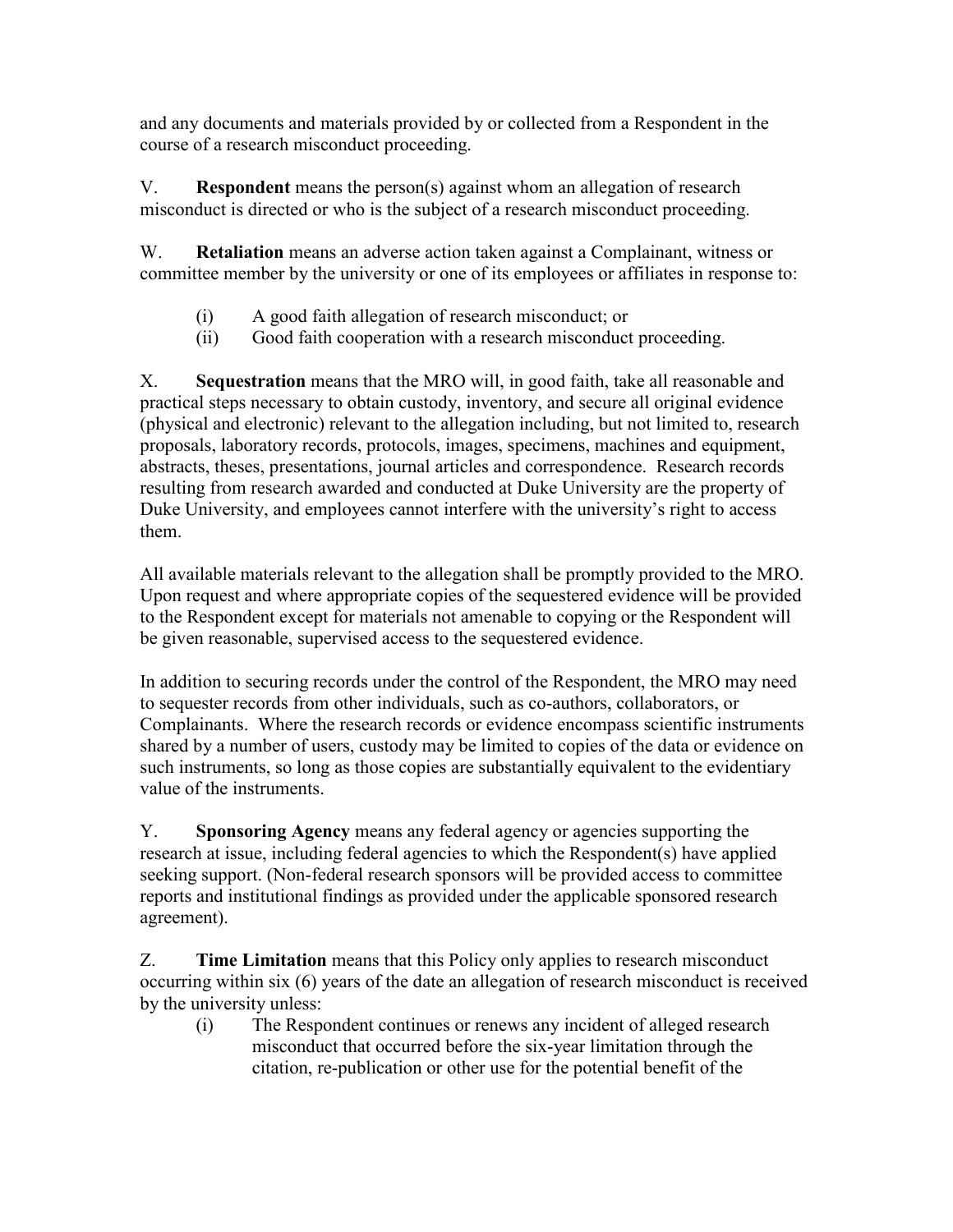Respondent of the research record that is alleged to have been fabricated, falsified, or plagiarized; or

(ii) The university determines that the alleged misconduct, if it occurred, would possibly have a substantial adverse effect on the health or safety of the public or research community.

## **III.** *ALLEGATIONS*

All members of the Duke University community are expected to report observed, suspected or apparent research misconduct. All allegations of research misconduct from sources inside or outside the university will be considered. An individual should direct an allegation of research misconduct to the MRO, the Office of Audit, Risk & Compliance ("OARC"), the Integrity hotline, or their supervisor. Any individual who receives an allegation of research misconduct shall promptly forward it to the MRO. If an individual is concerned about possible research misconduct or is unsure whether a situation qualifies as research misconduct, he or she may contact OARC or the faculty ombudsperson to discuss the situation informally and confidentially.

Although allegations may be made orally, individuals are encouraged to submit allegations of research misconduct in writing so as to assure a clear understanding of the issues raised. Anonymous allegations are acceptable; however, sufficient detail or corroborating evidence must be provided to determine whether an inquiry should be initiated. Allegations should be based on facts and provide specific information when possible. An allegation should include:

- (i) The name(s) of the Respondent, if known; and
- (ii) A brief description/summary of the circumstances surrounding the allegation(s).

## **IV.** *ORGANIZATIONAL STRUCTURE*

**A. The Misconduct Review Officer** is responsible for:

(i) Receiving and handling allegations of research misconduct in the manner provided for in the procedures set forth herein.

(ii) Providing necessary administrative support for the relevant Standing Committee on Misconduct in Research and, as necessary, for the Investigation Committee.

(iii) Coordinating communications with the parties involved in the Research Misconduct proceedings.

(iv) Maintaining records of all research misconduct allegations, inquiries and investigations in the Research Integrity Office and with OARC. The MRO will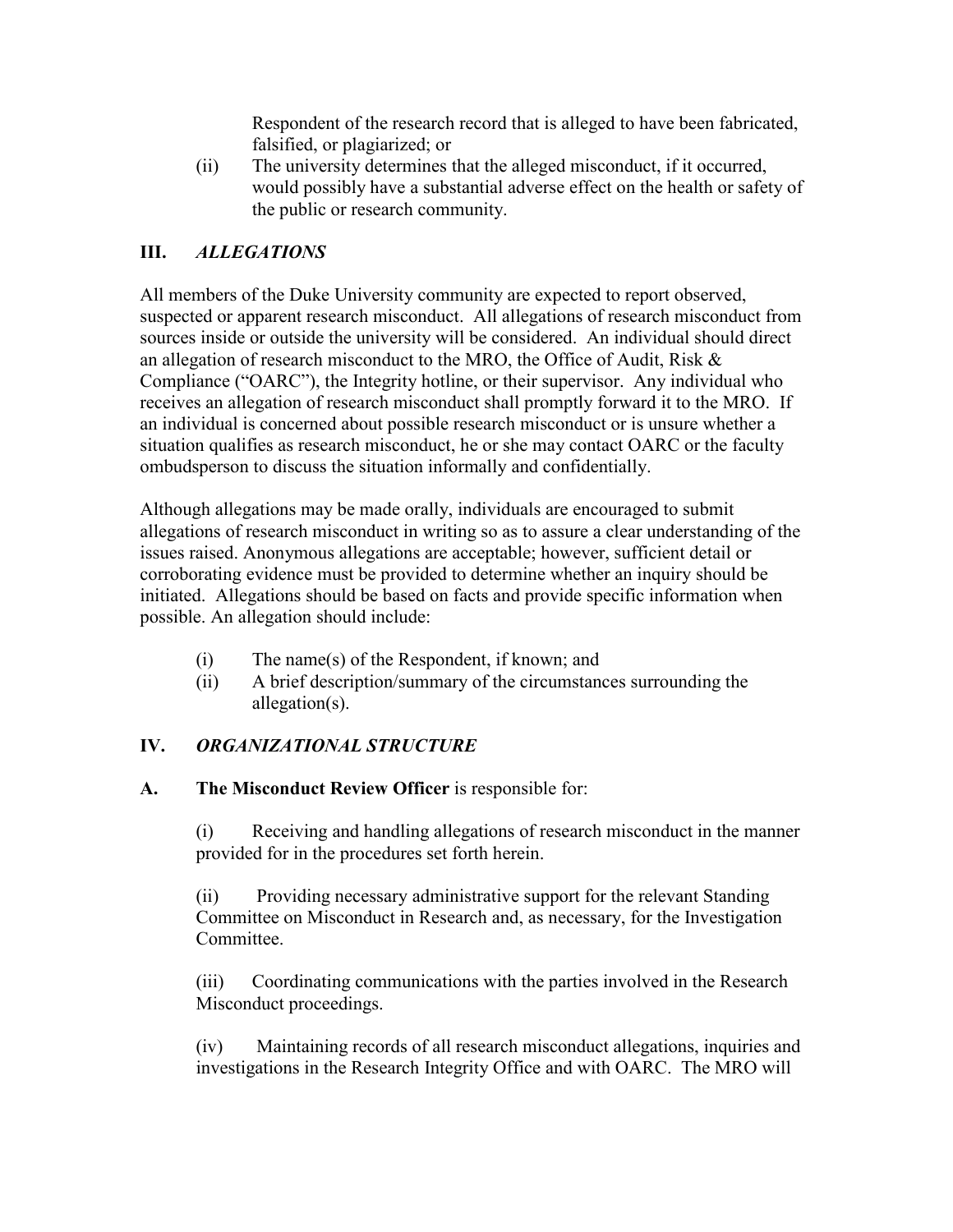provide OARC and the Office of Research Support with an annual summary of the outcome of allegations received.

(v) Taking appropriate action to sequester relevant data or evidence relating to the allegation and notifying the appropriate offices/individuals at Duke if the health and safety of animals subjects, human subjects, patients or other personnel may be affected.

(vi) Compliance with all requirements for notification.

### **B. Standing Committee on Misconduct in Research (SCMR)**

Two Standing Committees on Misconduct in Research are established, one for the university and one for the Medical Center, with each having no fewer than three (3) committee members. The Executive Committee for the Academic Council provides a list of nominees for the university SCMR to the Provost, who appoints the university committee; and the Basic Science Faculty Steering Committee and the Clinical Sciences Faculty Council on Academic Affairs provide a list of nominees for the Medical Center SCMR to the Chancellor for Health Affairs, who appoints the medical center committee. A legal advisor will be appointed by the Deciding Official for each inquiry and will serve as an *ex officio* member throughout the Research Misconduct Proceedings.

If the SCMR needs one or more additional members to conduct an inquiry, such as for timeliness, expertise, or other matters, the Chancellor or Provost, as applicable, may appoint such additional member(s) for the purpose of enabling the timely conduct and conclusion of the applicable inquiry process. Such members shall possess sufficient expertise to enable the SCMR to conduct the inquiry and to evaluate the evidence and issues related to the allegation, and may come from inside or outside the university. Such members will not be involved in the conduct of any other inquiry processes unless appointed by the usual process described above.

#### **The SCMR is responsible for:**

(i) Conducting an inquiry into allegations referred from the MRO;

(ii) Determining by a preponderance of the evidence whether or not the conduct, if it did occur, would (1) constitute research misconduct, and (2) whether there is sufficient evidence of the alleged misconduct to warrant a full investigation.

(iii) Recommending to the Deciding Official whether or not the allegation warrants an investigation;

(iv) Advising the MRO of the need to ensure the health and safety of research participants, if applicable, and to preserve and protect evidence; and,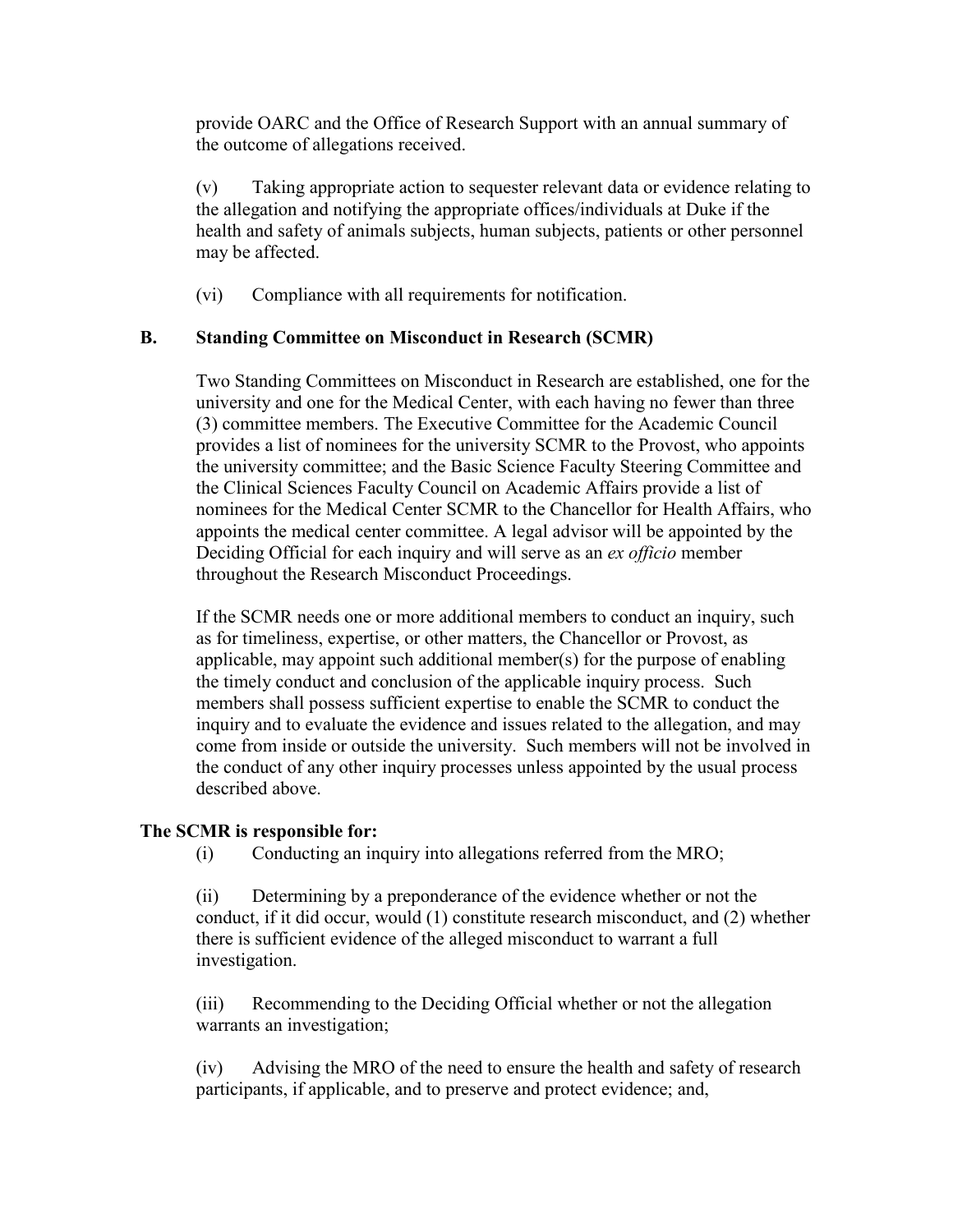(v) Reporting to the MRO, for transmission to the Deciding Official, the outcome of the inquiry in a written report.

## **C. Investigation Committee**

A decision that an investigation is warranted is made by the Deciding Official, on the basis of the SCMR's inquiry into the allegation. If the decision is to proceed with an investigation, the Deciding Official will appoint an Investigation Committee to determine whether misconduct occurred.

The Investigation Committee will consist of at least three (3) members selected to ensure that the investigation is carried out as completely and competently as possible. Each Investigation Committee Member should have no conflicts of interest in the case, be unbiased, and have the necessary expertise to evaluate the evidence and issues related to the allegations, interview the principals and key witnesses, and conduct the investigation. These individuals may be scientists, administrators, subject matter experts, lawyers, or other qualified persons, and they may be from inside or outside the university.

## **The Investigation Committee is responsible for:**

(i) Evaluating the evidence and testimony of the Respondent, Complainant, and key witnesses to determine whether, based on a preponderance of the evidence, research misconduct occurred and, if so, to what extent, who was responsible, and its seriousness.

(ii) Pursuing diligently all significant issues and leads discovered that are determined to be relevant to the investigation, including any evidence of additional instances of possible research misconduct, and continuing the investigation to completion.

(iii) Reporting to the MRO, for transmission to the Deciding Official, the outcome of the investigation in a written report.

# **V.** *MISCONDUCT REVIEW PROCEEDINGS*

Duke University recognizes the importance of addressing allegations of misconduct in research in a timely fashion and with fairness, thoroughness, and confidentiality. Thus, the university has established a process for handling these allegations. This process is intended to meet the requirements of the PHS regulations at 42 C.F.R. Part 93 and NSF regulations at 45 C.F.R. Part 689.

## **A. Assessment**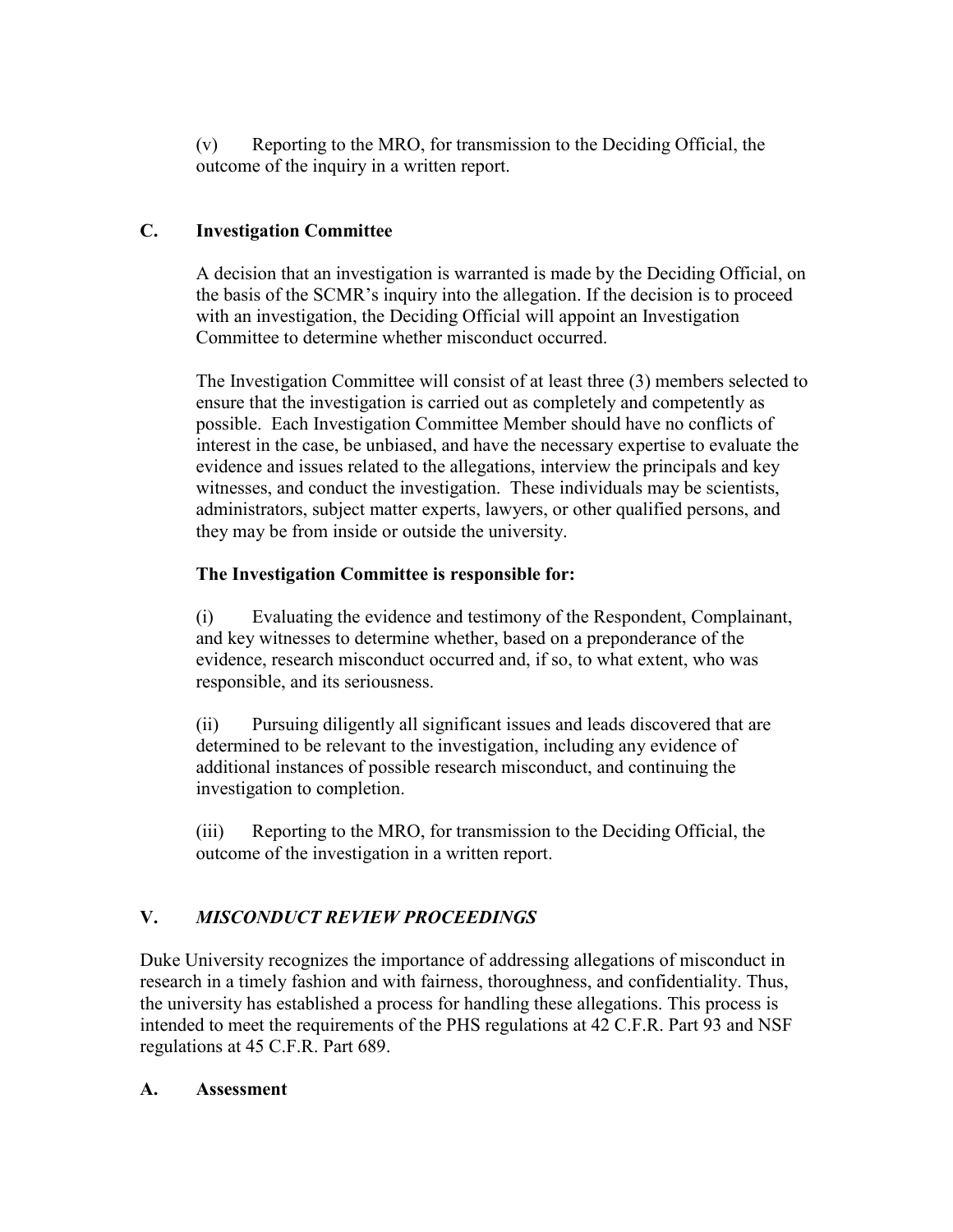After receiving an allegation of misconduct in research, the MRO will assess the allegation to determine if it meets the definition of research misconduct and is sufficiently credible and specific so that the potential evidence of research misconduct may be identified.

If, at the conclusion of the assessment, the MRO determines that there are no adequate grounds for the allegation and that no inquiry is warranted, the MRO will notify the Deciding Official in writing the reasons for the decision and if the Deciding Official concurs, will advise the Complainant(s) of the decision.

If the MRO (or Deciding Official) determines that the issues are appropriate for consideration through Research Misconduct Proceedings, the MRO will notify the Deciding Official and the SCMR, and will provide to the SCMR all relevant materials related to the allegation. The MRO will also begin to sequester all related records and other identified evidence.

At the time of, or before the beginning of the inquiry, the MRO shall make a good faith attempt to notify the Respondent(s) in writing of the initiation of the inquiry, including the substance of the research misconduct allegations. Upon receiving notice of the inquiry, the Respondent(s) will assist the MRO with the sequestration process. If the Respondent is not available, sequestration may begin in the Respondent's absence.

#### **B. Inquiry by Standing Committee on Misconduct in Research**

The appropriate SCMR shall conduct an inquiry into the allegations referred from the MRO. At least three (3) members of the SCMR who do not have conflicts of interest involving the case will conduct the inquiry.

The MRO will notify the Respondent of the proposed committee membership and the Respondent may submit a written objection to any appointed member of the SCMR within five (5) days. The MRO will solely determine whether to replace the challenged member with a qualified substitute.

The Dean of the applicable school may relieve the Respondent(s) from some or all duties at any time during the course of the inquiry and/or investigation. The Respondent(s) may be placed on administrative leave if the Dean determines this to be appropriate. In that case, salary payments will continue through the inquiry phase unless determined otherwise by the Dean. The Dean will determine whether salary payments should be continued during the investigation. The Dean may also hold the Respondent's dossier for tenure and/or promotion through the conclusion of the Research Misconduct Proceedings.

If the inquiry subsequently identifies additional Respondents, they shall be promptly notified in writing. A copy of the Duke University Policy and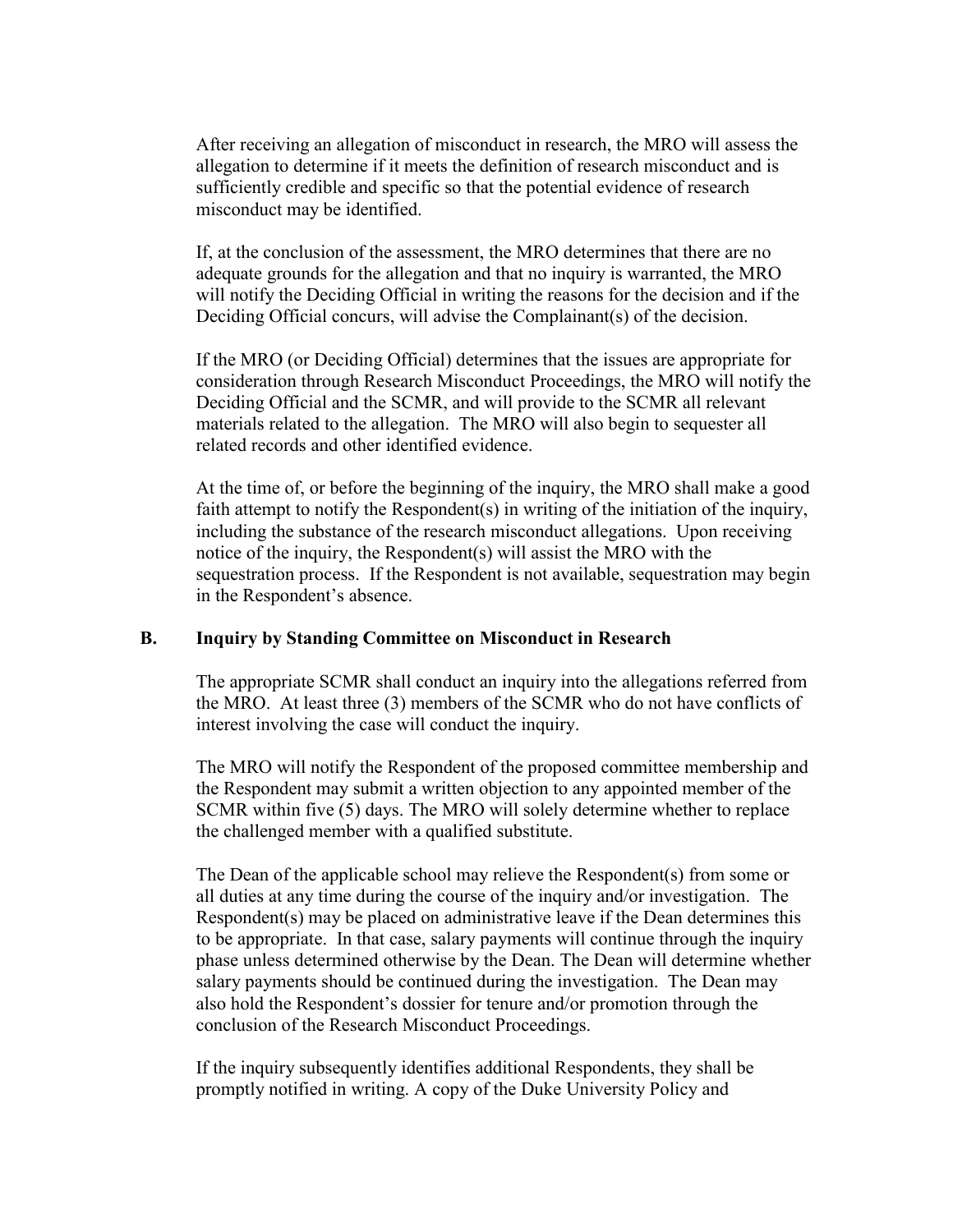Procedures Governing Misconduct in Research will be provided to all Respondents.

The Respondent(s) will be given the opportunity to respond to the allegation during an interview with the SCMR, and in writing if desired. The SCMR may conduct additional interviews with any individuals who may have knowledge of the events in question and may request additional documents as necessary to fulfill its responsibilities. The inquiry will remain confidential to the extent possible.

At the conclusion of its inquiry the SCMR will submit a written report to the MRO; this report shall contain the following information:

- (i) the names and positions of the Respondent(s);
- (ii) a description of the allegations of research misconduct;

(iii) any external support involved, including, for example, grant numbers, grant applications, contracts, and publications listing external support;

(iv) the basis for recommending that the alleged actions do or do not warrant an investigation; and,

(v) any comments on the report by the Respondent(s).

Unless circumstances require, the inquiry shall be concluded within sixty (60) calendar days of initiation, inclusive of the time provided to the respondent to comment on the inquiry report. If the report is not submitted within that period, the report will document the reasons for the delay.

The report will be provided to the Respondent(s) for comment. Any comments from the Respondent must be provided to the MRO within fourteen (14) calendar days of receipt of the inquiry report; these comments shall be appended to the report.

If the SCMR determines that an investigation is not warranted, the report will detail the reasons for the determination.

The MRO will promptly provide a copy of the inquiry report to the Deciding Official, and will advise the Complainant(s) of the findings.

### **C. Investigation Committee**

If an investigation is warranted, such investigation shall begin within 30 days of the determination. The Deciding Official will appoint an Investigation Committee to determine whether misconduct did or did not occur. The MRO will promptly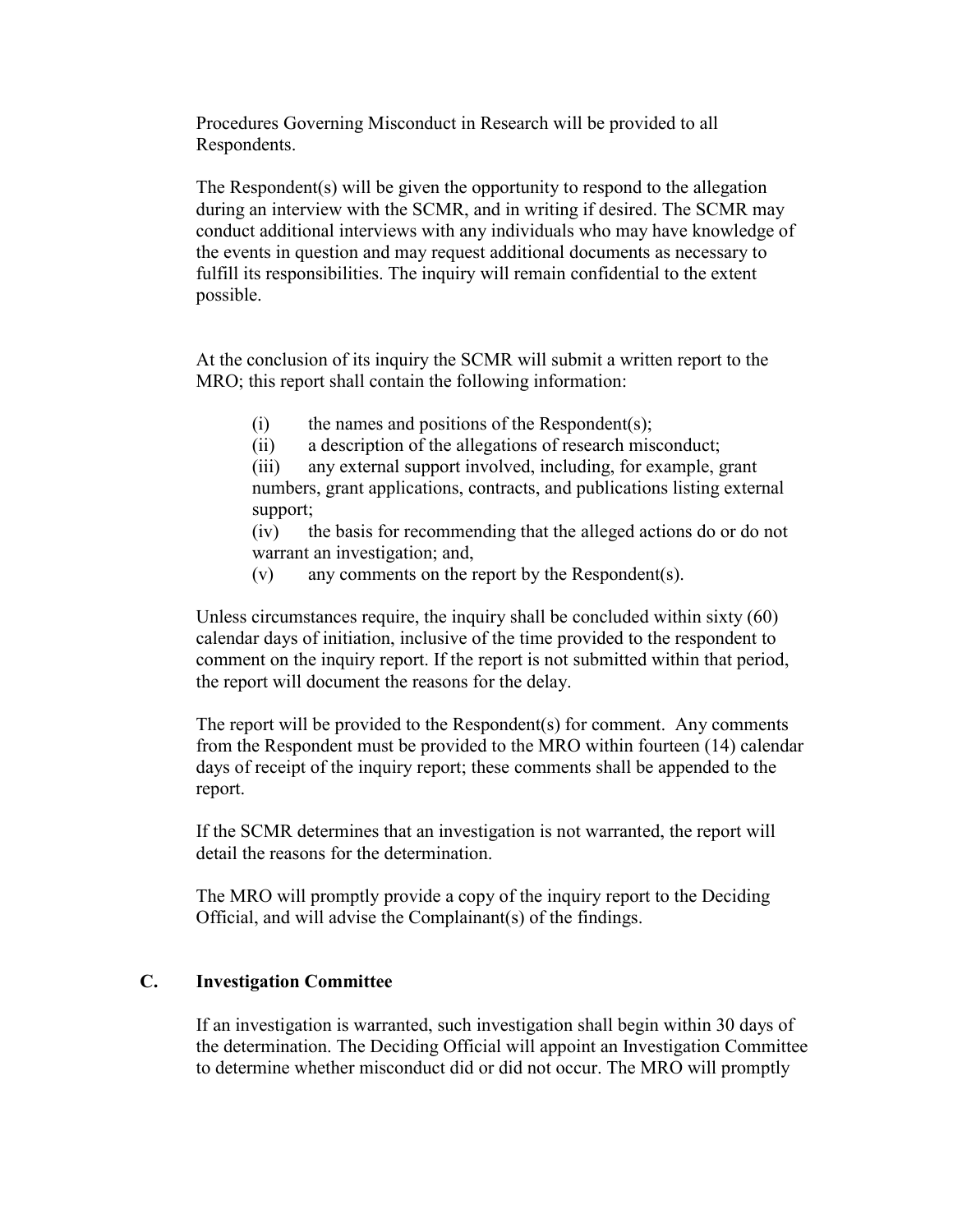provide to the Investigation Committee the inquiry report and other relevant information assembled by the SCMR.

The Respondent(s) shall be notified in writing of the allegations to be investigated within 30 days of the determination that an investigation is warranted. The Respondent(s) shall also receive written notice of any new allegations within a reasonable time after the Investigation Committee makes a determination to pursue allegations not addressed in the inquiry or in the initial notice of the investigation.

Throughout the investigation, Respondent has the right to legal counsel at his/her own expense; such legal counsel may be present and confer with their client during interviews, but may not otherwise participate or disrupt the proceedings.

If the investigation subsequently identifies additional Respondents, they shall be promptly notified in writing. A copy of the Duke University Policy and Procedures Governing Misconduct in Research will be provided to all Respondents. The Deciding Official will determine if review of the additional Respondents will be conducted by the current Investigation Committee or through a new inquiry or Investigation Committee. The point at which the new information is received, as well as its relation to the original allegation, will be considered in decisions as to whether the allegation is treated as a separate issue or as part of the current investigation.

The university shall take reasonable steps to ensure an impartial and unbiased research misconduct proceeding: those conducting the investigation shall be selected on the basis of their experience pertinent to the matter and, prior to selection, potential committee members shall be screened for any conflicts of interest with the Respondent(s), Complainant(s), potential witnesses, or others involved in the matter. Any actual conflict will disqualify the individual member from selection for service on the Investigation Committee. Prior to the beginning of the investigation, The MRO shall provide the Respondent(s) in writing with the proposed investigation committee membership. The Respondent(s) may object to any proposed member of the committee based on a conflict of interest within five (5) days of receiving notification of the potential committee membership. The Deciding Official makes the final determination whether an actual conflict exists.

The MRO shall provide the appropriate office of the sponsoring agency written notice of the investigation. Such notice will occur on or before the date the investigation begins and shall include the name of the person(s) involved, the title/number of the grant contract, and the inquiry report. The MRO will keep the sponsor agency informed of the progress of the research misconduct proceedings.

The Investigation Committee is authorized to obtain expert consultation and to secure any necessary documentation or data, and all personnel are obliged to cooperate.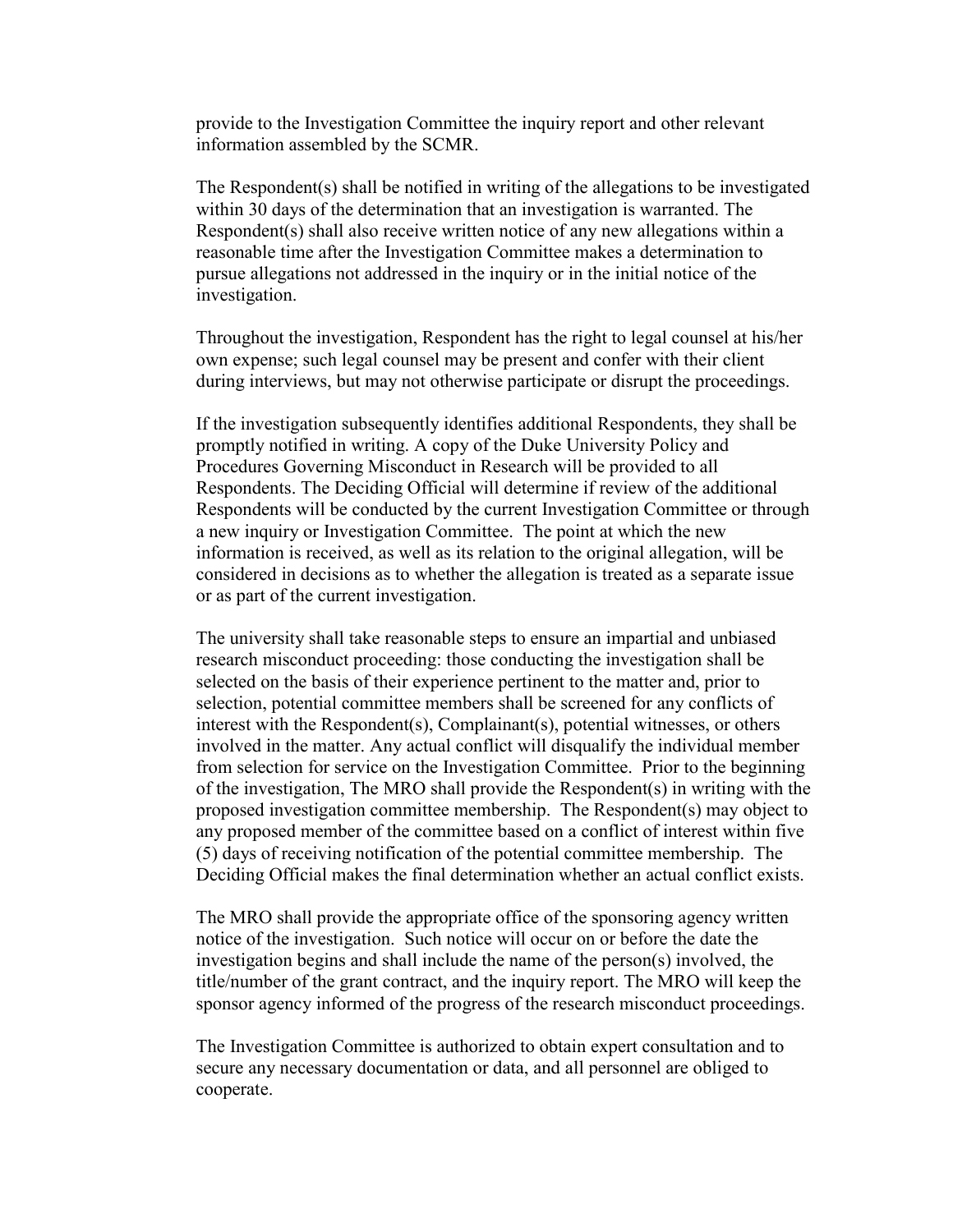Interviews will be conducted with the Complainant(s) and Respondent(s), as well as others who might have information regarding key aspects of the allegations. Refusal to participate will be dealt with according to existing university mechanisms for upholding faculty and employee standards of conduct. If a party chooses not to participate, the Investigation Committee may proceed in their absence. A copy of the audio file or transcript from interviews will be provided to the interviewed party for comment and written comments received from the interviewed party will be included in the record.

The Investigation Committee will prepare its final report within one hundred and twenty (120) calendar days of initiation of the investigation unless there are extenuating circumstances. When required, a sponsor will be asked by the MRO for an extension of the time needed to conduct the investigation. In developing its findings, the Investigation Committee shall act by simple majority vote of the committee members, based upon the preponderance of evidence.

The Investigation Committee's report, in draft form and without any recommended course of action or sanctions, will be made available by the MRO to the Respondent(s). Concurrent with the provision of the draft report, the Respondent(s) will be provided either supervised access to the evidence on which the report is based or copies of such evidence, but will not be provided with committee minutes, summaries or notes prepared by the committee or individual committee members, or other deliberative documents. The Respondent(s) will have thirty (30) calendar days to provide written comments on the draft report to the MRO. These comments will be considered by the Investigation Committee in its preparation of its final report, to which such comments will be attached.

The final report of the investigation will include the following:

(i) a list of the committee members;

(ii) a description of the nature of the allegations of research misconduct, including identification of the Respondent(s);

(iii) a description of how and from whom information was obtained;

(iv) a list the individuals interviewed by the committee;

(v) a description of the related external research support, including, for example, grant numbers, grant applications, contracts, and publications listing sponsored support;

(vi) a description of the specific allegations of research misconduct considered in the investigation;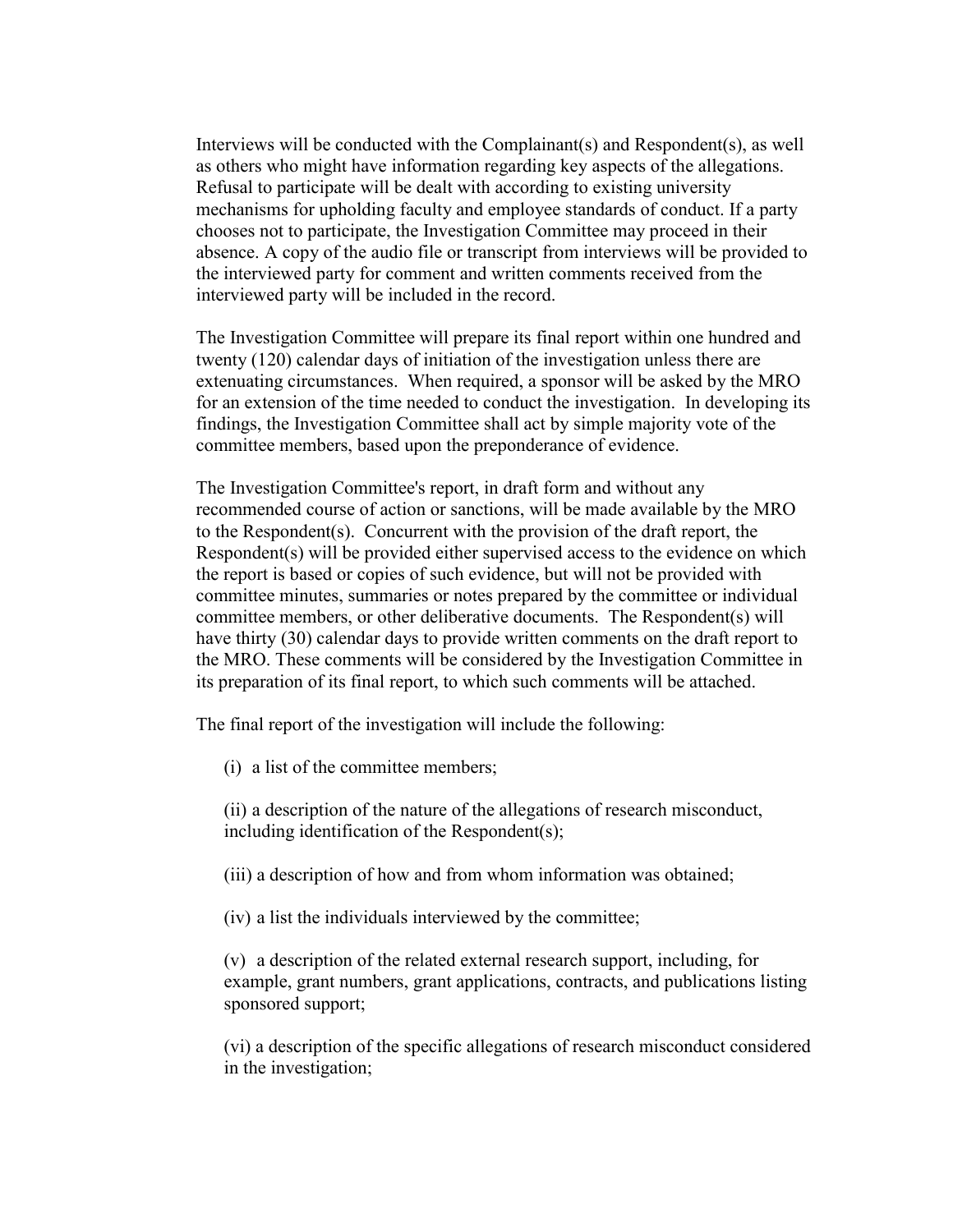(vii) a copy of the university policy and procedures under which the investigation was conducted;

(viii) identification and summary of the research records and evidence reviewed during the investigation.

(ix) for each separate allegation of research misconduct identified during the investigation, provide a finding as to whether or not the conduct was a significant departure from accepted practices of the relevant research community, and if it was:

> (a) identify whether the research misconduct was falsification, fabrication or plagiarism, and if it was intentional, knowingly or in reckless disregard;

(b) summarize the evidence supporting the finding and discussion of the merits of any explanation by the Respondent(s) and any evidence that rebuts the Respondent's explanations.

(c) identify the specific research support;

(d) identify any publications, known at the time of the Investigation report, which need correction or retraction;

(e) identify the person(s) responsible for the research misconduct; and

(x) any written comments made by the Respondent(s) on the draft investigation report.

The report will be addressed and delivered to the Deciding Official. A copy of the final report will be provided to the MRO and Respondent(s), and the Complainant(s) will be informed of the Deciding Official's findings by the MRO.

The factual findings of the Investigation Committee shall be conclusive and binding on any later proceeding convened for other purposes, e.g. grievance to the Faculty Hearing Committee related to sanctions imposed by the Deciding Official or others.

If, on the basis of the investigation, an individual is found to have engaged in research misconduct, the Investigation Committee may request a meeting with the Deciding Official to make its recommendations on appropriate follow-up. Followup could include recommended sanctions as well as steps to ensure that the university meets its obligations to affected third parties, including funding sources, journals, the scientific community, research subjects, and referral sources.

### **VI.** *NOTIFICATIONS*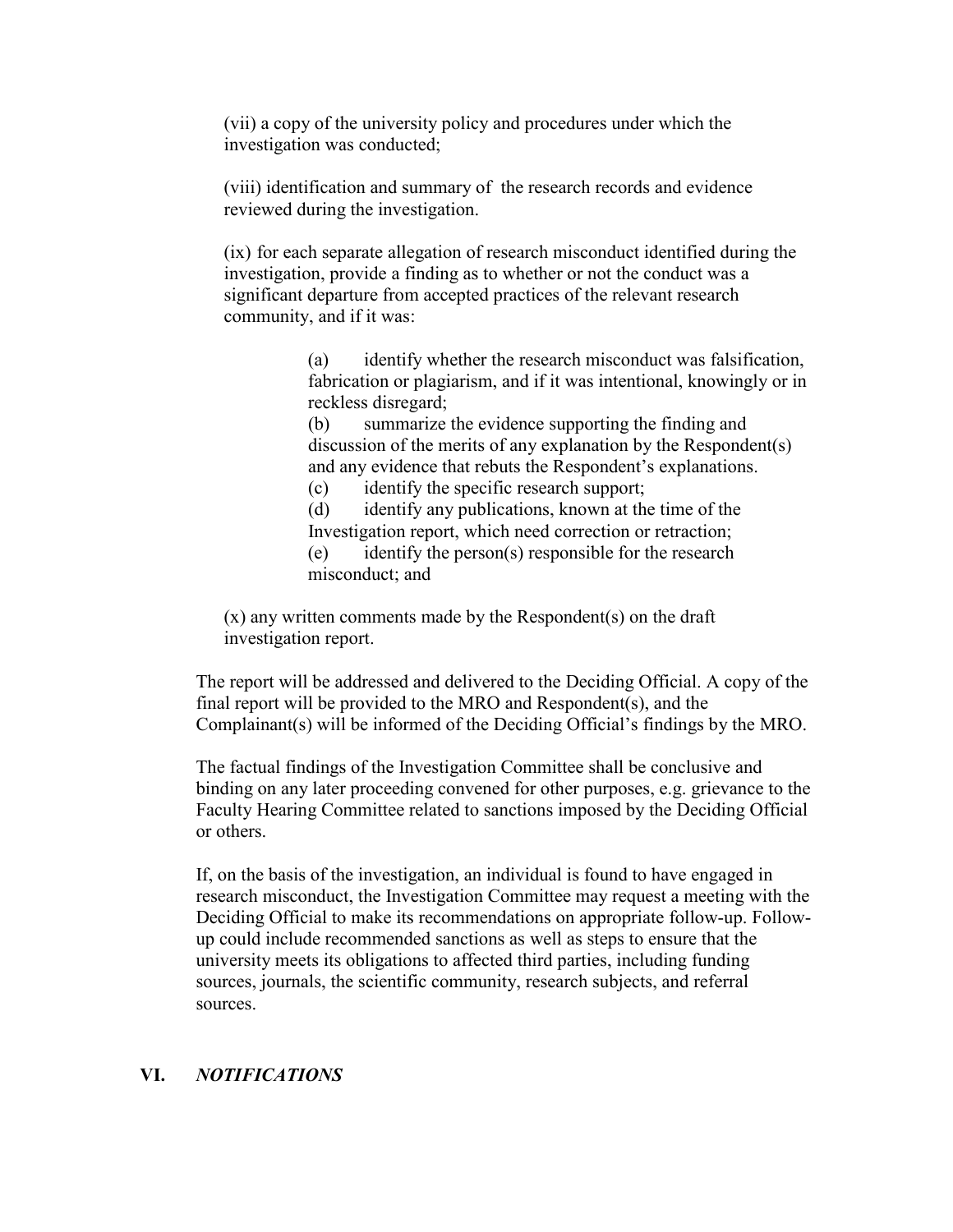### **A. Notice to Respondent(s)**

- (i) **Initiation of Inquiry:** Prior to, or at the beginning of an inquiry, the MRO will provide the Respondent (s) with written notification of the inquiry, including the substance of the research misconduct allegations. If the inquiry subsequently identifies additional respondents, they shall be promptly notified in writing.
- (ii) **Results of Inquiry:** Upon conclusion of the inquiry, the university will provide the Respondent(s) with the inquiry report, providing opportunity for comment.
- (iii) **Initiation of Investigation:** Within thirty (30) days of the determination that an investigation is warranted, the university will notify the Respondent(s) in writing of the allegations to be investigated. The Respondent(s) will also receive written notification of any new allegation within a reasonable time after the Investigation Committee makes a determination to pursue allegations not addressed in the inquiry or in the initial notice of the investigation.
- (iv) **Proposed Investigation Committee Membership:** Prior to the beginning of the investigation, the MRO will provide the Respondent(s) with written notification of the proposed investigation committee membership.
- (v) **Draft Investigation Report:** The Investigation committee's report, in draft form and without any recommended course of action or sanctions, will be made available by the MRO to the Respondent(s). Concurrent with the provision of the draft report, the Respondent(s) will be provided either supervised access to the evidence on which the report is based or copies of such evidence, but will not be provided with committee minutes, summaries or notes prepared by the committee or individual committee members, or other deliberative documents.

### **B. Notice to Complainant(s)**

- (i) **No Adequate Grounds**: During the Assessment Stage, if the MRO and Deciding Official concur that there are no adequate grounds for the allegations of research misconduct, the MRO will advise the Complainant(s) of the decision.
- (ii) **Following Inquiry Report**: Following the SCMR's completion of the inquiry report, the MRO will advise the Complainant(s) of the findings.
- (iii) **Following Final Investigation Report**: Following the completion of the Investigation Committee's Final Report, the MRO will inform the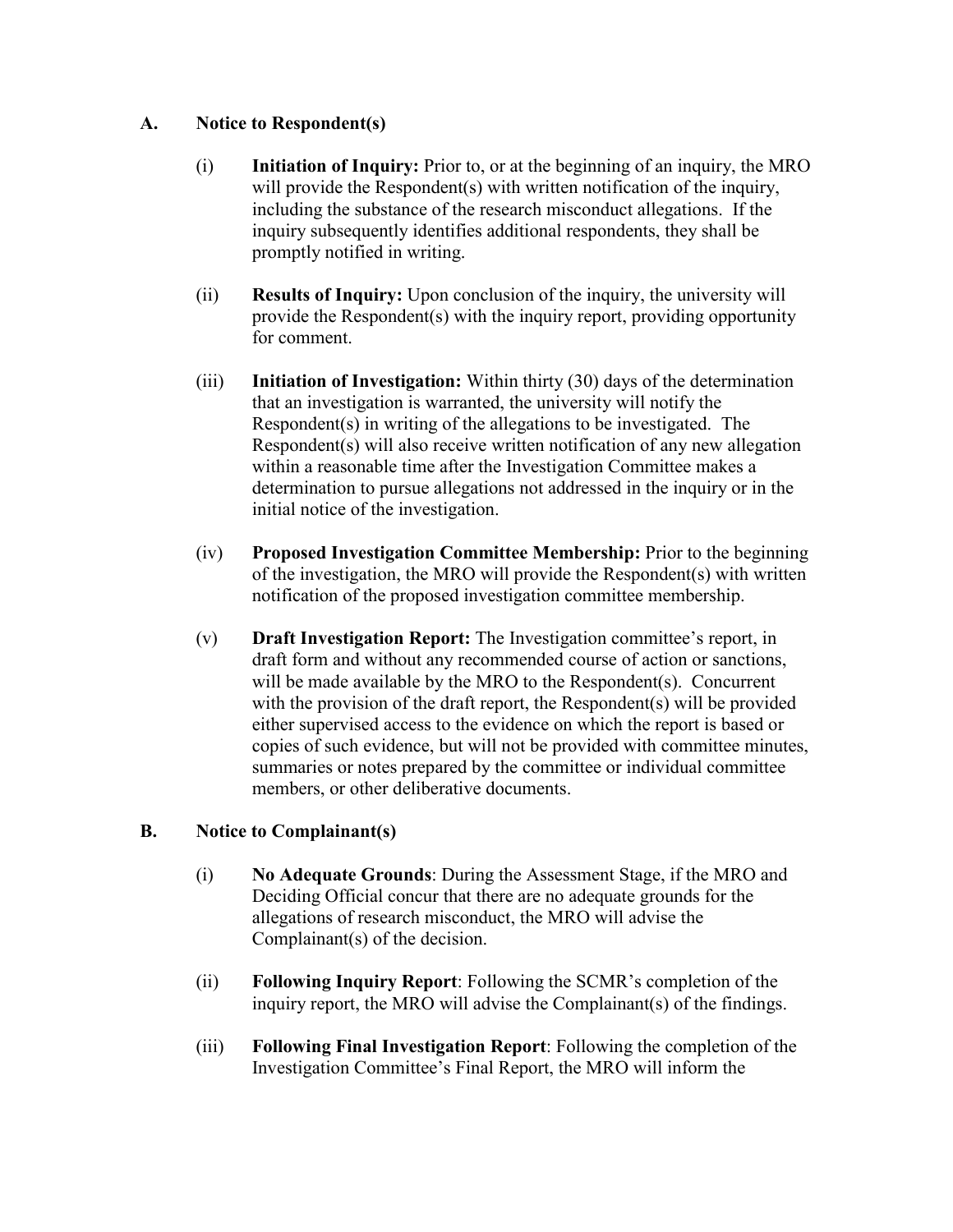Complainant of the Deciding Official's findings, excluding any recommendations for disciplinary action.

### C. **Notice to Sponsoring Agencies**

- (i) **Decision to Open an Investigation:** On or before the date on which the investigation begins, the university will provide the appropriate office of the sponsoring agency with the SCMR's inquiry report and written determination that an investigation is warranted.
- (ii) **NIH**: When the university finds, learns, or suspects that falsified, fabricated, or plagiarized information has affected the integrity of NIHsupported research, including but not limited to, applications for funding and progress reports, or published research or research products supported by NIH funds, the university will immediately notify the NIH Office of Extramural Research – Research Integrity (OER-RI) in a manner consistent with the ORI confidentiality regulations.
- (iii) **After the Investigation**: Following the conclusion of the Research Misconduct Proceedings, the university will provide the appropriate office of the sponsoring agency: (1) a copy of the final investigation report, all attachments, and any appeals; (2) a statement of whether the university found research misconduct and, if so, who committed it; (3) a statement of whether the university accepts the findings in the investigation report; and (4) a description of any pending or completed administrative actions against the Respondent.
- **(iv) Non-federal sponsors:** Notification, reports and/or institutional findings will be provided to non-federal sponsors as required under the terms of the sponsored research agreement.

## **D. Exigent Circumstances**:

Throughout the Research Misconduct Proceedings, the MRO will monitor the situation to determine if there is any threat of harm to public health, sponsored funds, equipment, the integrity of the externally sponsored research process or university resources, personnel, students or trainees. At any time, in consultation with the Deciding Official, the university will immediately notify the appropriate office of the sponsoring agency if it has reason to believe that any of the following conditions exist:

(i) the health or safety of the public is at risk, including an immediate need to protect human or animal subjects;

- (ii) sponsor agency resources or interests are threatened;
- (iii) research activities should be suspended;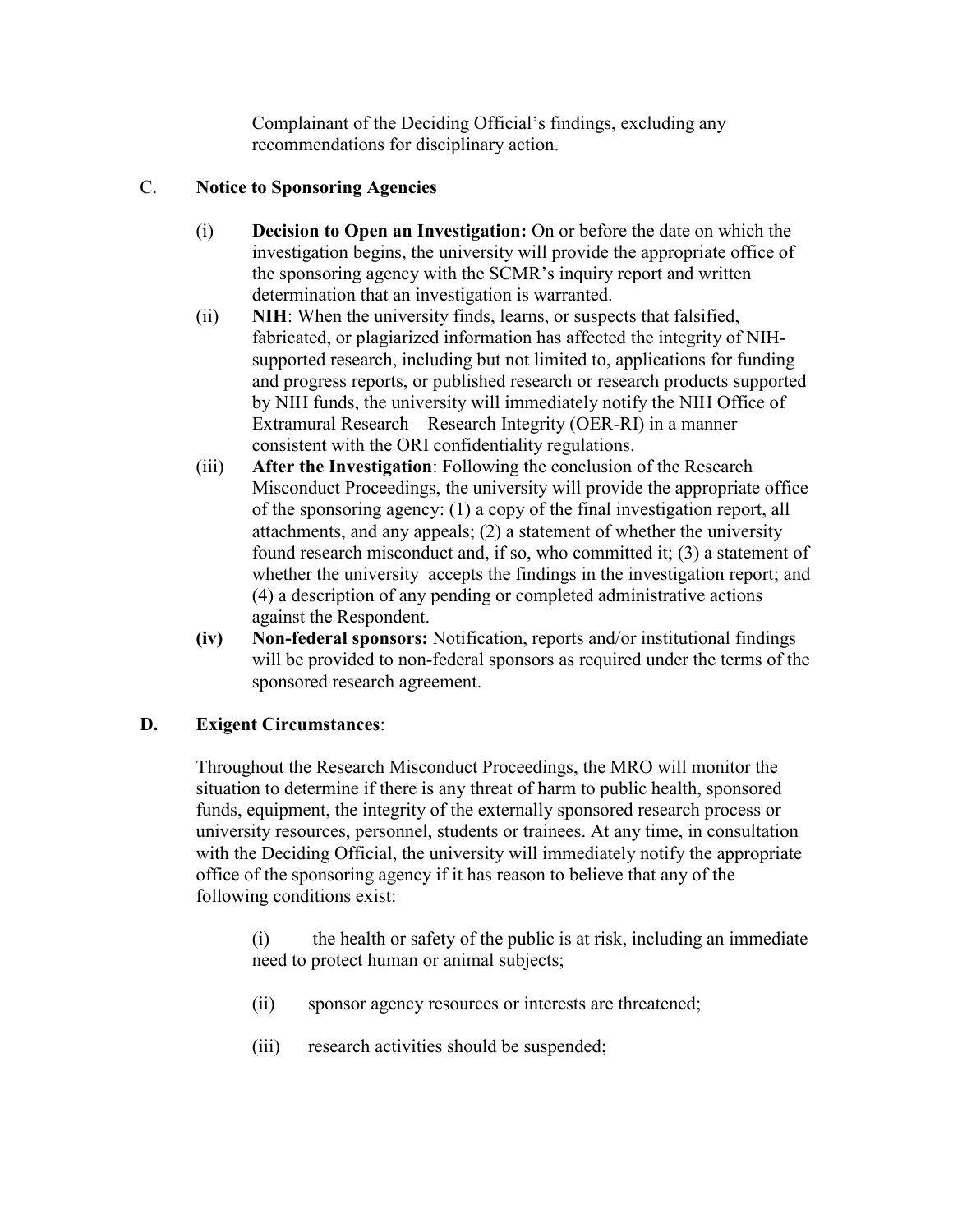(iv) a reasonable indication of possible violations of civil or criminal law;

(v) federal action is required to protect the interests of those involved with the research misconduct proceeding;

(v) a likelihood that the alleged incident is about to be reported publicly; or

(vii) the research community or public should be informed.

At any stage of the case, the Deciding Official will determine whether law enforcement agencies, professional societies, professional licensing boards, editors of journals in which potentially falsified, fabricated or plagiarized reports may have been published, collaborators of the Respondent(s) in the work, or other concerned parties should be notified.

To the extent allowed by law, any information obtained during the research misconduct proceeding that might reveal the identity of human subjects participating in the research will be maintained securely and confidentially and will not be disclosed, except to those who need to know to carry out the research misconduct proceeding.

## **VI.** *FINAL DISPOSITION*

### **A. Admission of Research Misconduct**

The procedural stages described above anticipate denial of the allegation by the Respondent(s). If the Respondent(s) admits to an allegation of misconduct at any stage, the MRO will be informed immediately. Depending upon the procedural stage at which the admission occurs, the Respondent(s) should work with the MRO, SCMR, or Investigation Committee to develop a written statement that is fully responsive to the allegation. The statement should include language attesting that the admission is a true admission, freely given, and not a false one derived from circumstances that may have pressured the Respondent(s) into making a false admission. The statement should be signed by the Respondent(s) and witnessed by the MRO or committee involved. Whenever such an admission of misconduct is forthcoming, the MRO or committee involved will exercise due diligence to ascertain that the admission is freely given and that no circumstances are present that might have pressured the Respondent(s) into making a false admission.

Such admissions will alter some of the specific procedures described in sections of this policy. However, the overall scope and intent of the procedural stages are retained, and the following guidance is provided.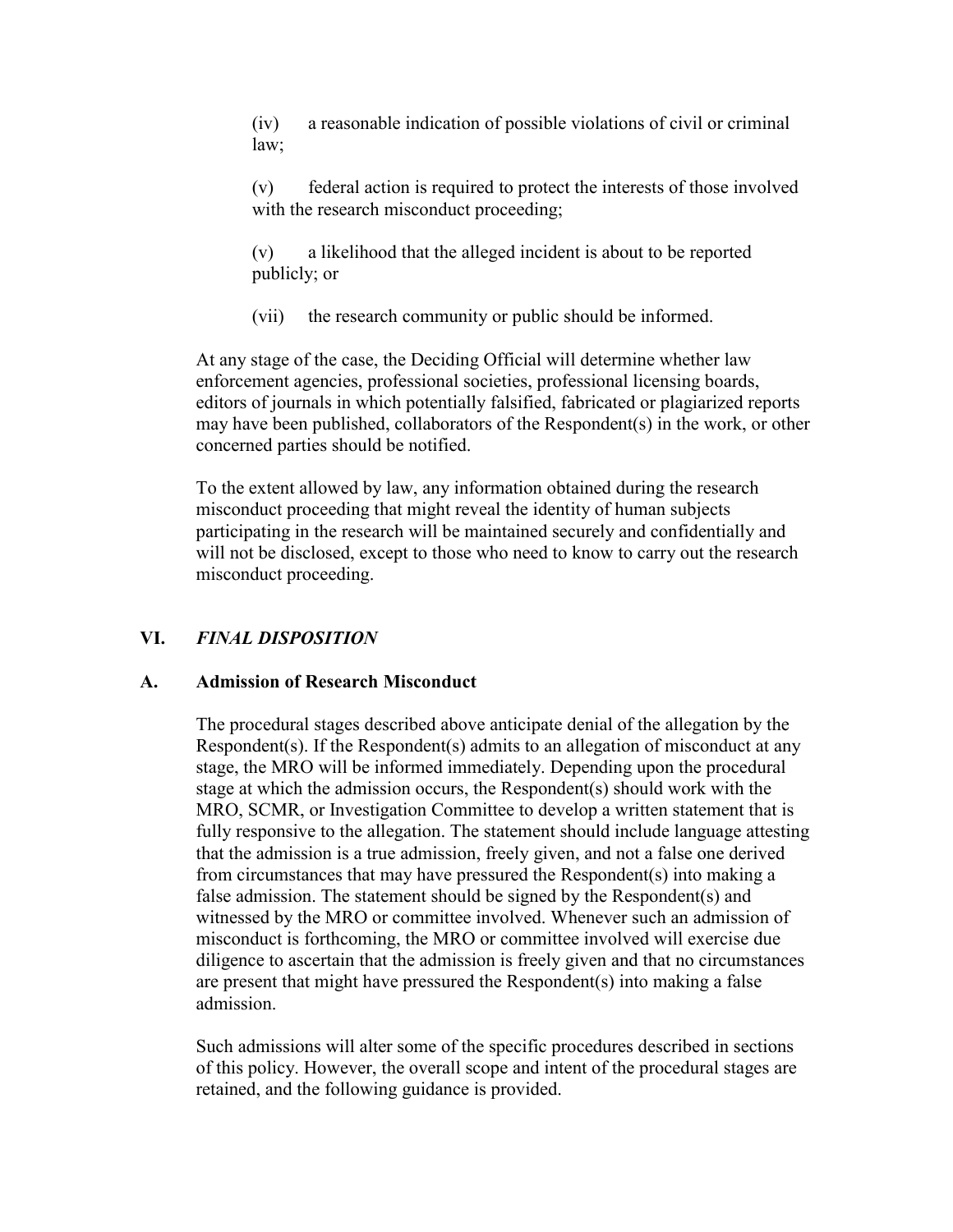If misconduct in research is admitted to the MRO during the initial assessment, then at the completion of that stage, the MRO will notify the Deciding Official and forward the file to the SCMR. In such a situation, the role of the SCMR will differ from its usual role: its particular function will be to undertake an independent evaluation of the admission of misconduct, issue a report of its findings, and recommend an appropriate course of action, including sanctions. The SCMR will:

 $(i)$  review the materials available and interview the Respondent $(s)$ ;

(ii) conduct a limited inquiry to determine if the admission by the Respondent(s) is freely given; and,

(iii) ascertain whether acts of misconduct other than those admitted by the Respondent(s) might have occurred.

The SCMR has the discretion to interview other individuals in conducting its review of the admission of misconduct, including the Complainant(s). In completing its report, the SCMR will include a list of the evidence reviewed, a summary of relevant interviews, its evaluation of the admission of misconduct, and the conclusions of its inquiry.

If misconduct in research is admitted at the inquiry or investigation stage, then the committee receiving the admission will inform the MRO, who will inform the Deciding Official. The committee will then proceed to complete its report of findings in the manner described above for the SCMR. When an admission of misconduct occurs during a committee stage of procedure, that committee's evaluation of the admission of misconduct will be sufficient, with no mandatory need for additional committee review.

#### **B. Deciding Official Determination**

The Deciding Official will review the investigation report, render in writing a final determination, including the imposition of sanctions as appropriate, and provide a copy of the determination to the MRO, who will transmit it to the Respondent(s). The Complainant(s) and appropriate third parties will be advised of the final determination.

The Respondent(s) has the right to appeal in writing, within fourteen (14) calendar days of receipt of the final determination by the Deciding Official. The appeal must be delivered to the Deciding Official and to the Chancellor for Health Affairs (for the Medical Center) or Provost (all other units). If the Respondent(s) elects to appeal the determination, the Provost or Chancellor for Health Affairs will consider whether the final determination and the sanctions imposed are supported by facts referenced in the Investigation Committee's report.